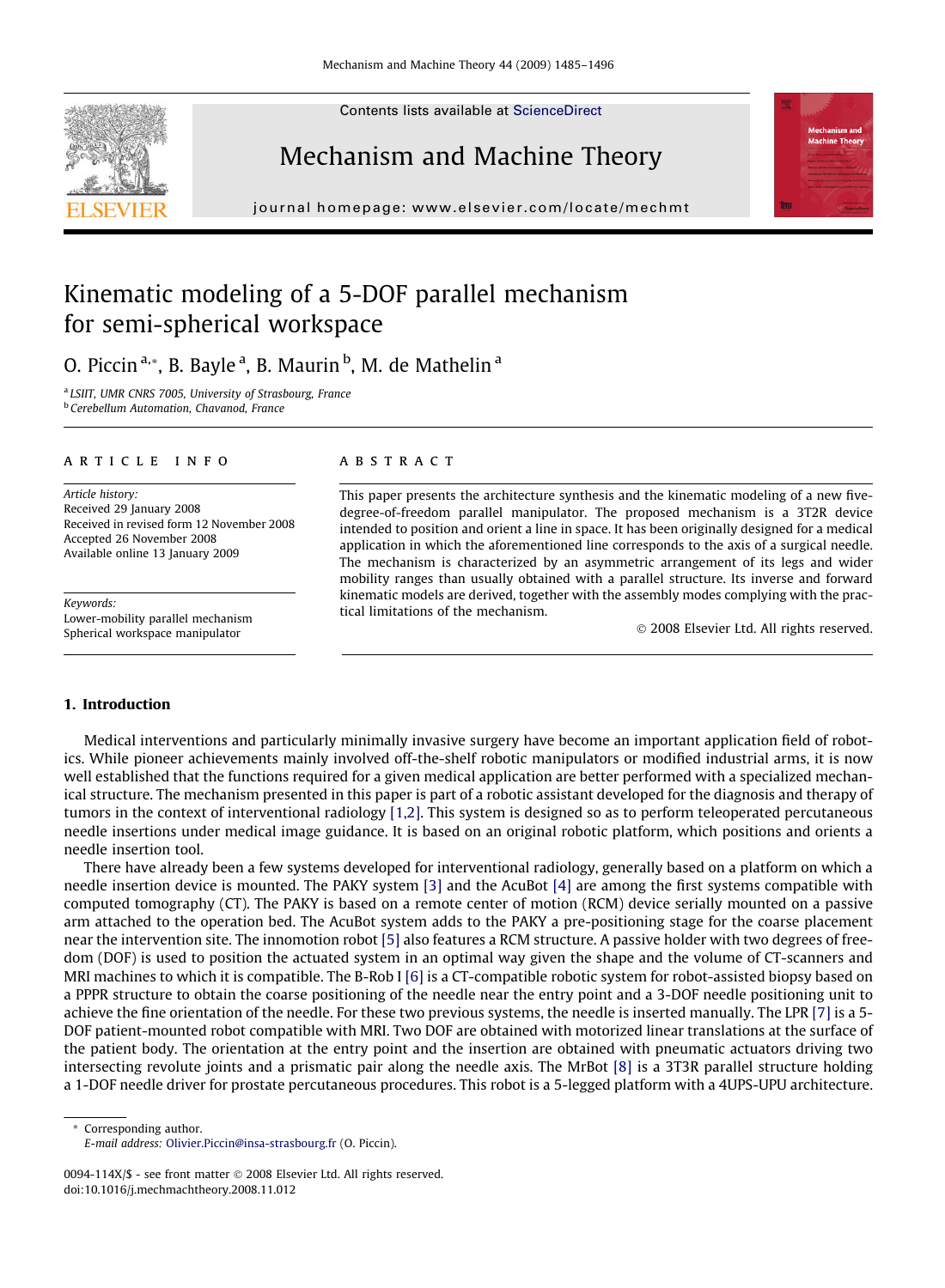<span id="page-1-0"></span>Like the previous systems, the developed robotic device must allow to position and orient the axis of a surgical needle as planned by the clinician. The mobilities required to insert the needle in the pointed anatomical target are provided by a separate tool not described in this document.

It is important to identify the associated medical constraints to perform the mechanism synthesis [\[9\].](#page-11-0) Percutaneous needle insertions require image guidance to complete safely. At the moment, the most widely used imaging modality is computed tomography. During an intervention the patient is placed within the ring of the CT scanner. To cope with security constraints and provide a natural compensation of accidental motions of the patient, e.g. coughing, the proposed mechanism is mounted on the patient's body to which it is strapped [\[2\]](#page-11-0). The free space within the CT-scanner tunnel can be assimilated to a semi-spherical zone with a radius of 200 mm, centered at the entry point. The mobility imposed by the access to the organs requires a large needle incidence: 0–65° in the CT-scanner plane and  $\pm 25^\circ$  in the perpendicular plane. Another important feature is the possibility to change the entry point position on the patient's skin within a range of  $\pm 10$  mm around a predefined point. To our knowledge, none of the existing robots dedicated to needle placement fulfills all these demanding mobility requirements.

This paper presents the architecture synthesis and the kinematic modeling of a system designed to comply with the previous constraints. It is a novel 5-DOF parallel mechanism, with an asymmetric structure. Though relatively complex the closed-form of both the inverse and forward kinematic models can be derived. The text is organized as follows. In Section 2, the mechanism design is derived from a kinematic decomposition of the task performed by the robot. Then, the designed structure is parameterized in Section 3 and the inverse and forward kinematic models are calculated in Section 4. Finally, Section 5 discusses the conclusions and the perspectives of this work.

# 2. Architecture synthesis

#### 2.1. Required mobilities and synthesis

We considered candidate systems with five DOF in order to position and orient a line in space. Serial mechanisms were found to be inappropriate for our application, mainly because of their inherent flexibility. In contrast, parallel mechanisms like Gough-Stewart platforms exhibit a higher stiffness and a better working accuracy, but are limited by a small workspace, a higher design complexity and a difficult forward kinematic modeling. To overcome some of these shortcomings, research on lower-mobility parallel mechanisms has recently drawn a lot of interest [\[10–12\]](#page-11-0) but most of the proposed mechanisms have fully-symmetrical architectures [\[13,14\]](#page-11-0). For such mechanisms, type synthesis based on the constraint-synthesis method [\[15\]](#page-11-0) or the Lie subgroup synthesis method [\[16,17\]](#page-11-0) are quite powerful to enumerate every parallel candidate mechanisms with identical legs structures. However, to cope with specific requirements like the ones of our application, it is interesting to consider also asymmetric mechanisms with different sorts of legs. Then, the number of possible structures increases rapidly and a specific method has to be used.

In order to obtain the most promising lower-mobility parallel mechanisms with 3T2R mobility, we introduce a kinematic decomposition of the task. Let  $\mathcal{F}_0 = (0_0, \mathbf{x}_0, \mathbf{y}_0, \mathbf{z}_0)$  and  $\mathcal{F}_f = (0_f, \mathbf{x}_f, \mathbf{y}_f, \mathbf{z}_f)$  be respectively the base and the platform frames of the mechanism to be synthesized. The line  $\mathscr L$  to be positioned and oriented is defined by the axis  $(0_f, z_f)$ . Let  $(M)$  be a moving plane passing through the axis  $(0_0, y_0)$  and containing  $0_f$ . As the mechanism has five DOF and does not need to set the rotation of the line  $\mathscr L$  about its axis, the axis  $(O_f, \mathbf{y}_f)$  can be defined without loss of generality in order to lie in  $(M)$ .

Under these assumptions, the transformation from frame  $\mathscr{F}_0$  to frame  $\mathscr{F}_f$  can be decomposed as follows (Fig. 1):

$$
\mathscr{F}_0 \stackrel{\text{Rot}(\mathbf{y}_0, \varphi)}{\rightarrow} \mathscr{F}_{\varphi} \underbrace{\underbrace{\text{Tr}(\mathbf{y}_{\varphi}, t_1) \text{Tr}(\mathbf{z}_{\varphi}, t_2) \text{Rot}(\mathbf{x}_{\varphi}, \psi)}_{\text{position and orientation in } (M)} \mathscr{F}_{\psi} \stackrel{\text{Rot}(\mathbf{y}_{\psi}, \sigma)}{\rightarrow} \mathscr{F}_f, \tag{1}
$$



Fig. 1. Task decomposition.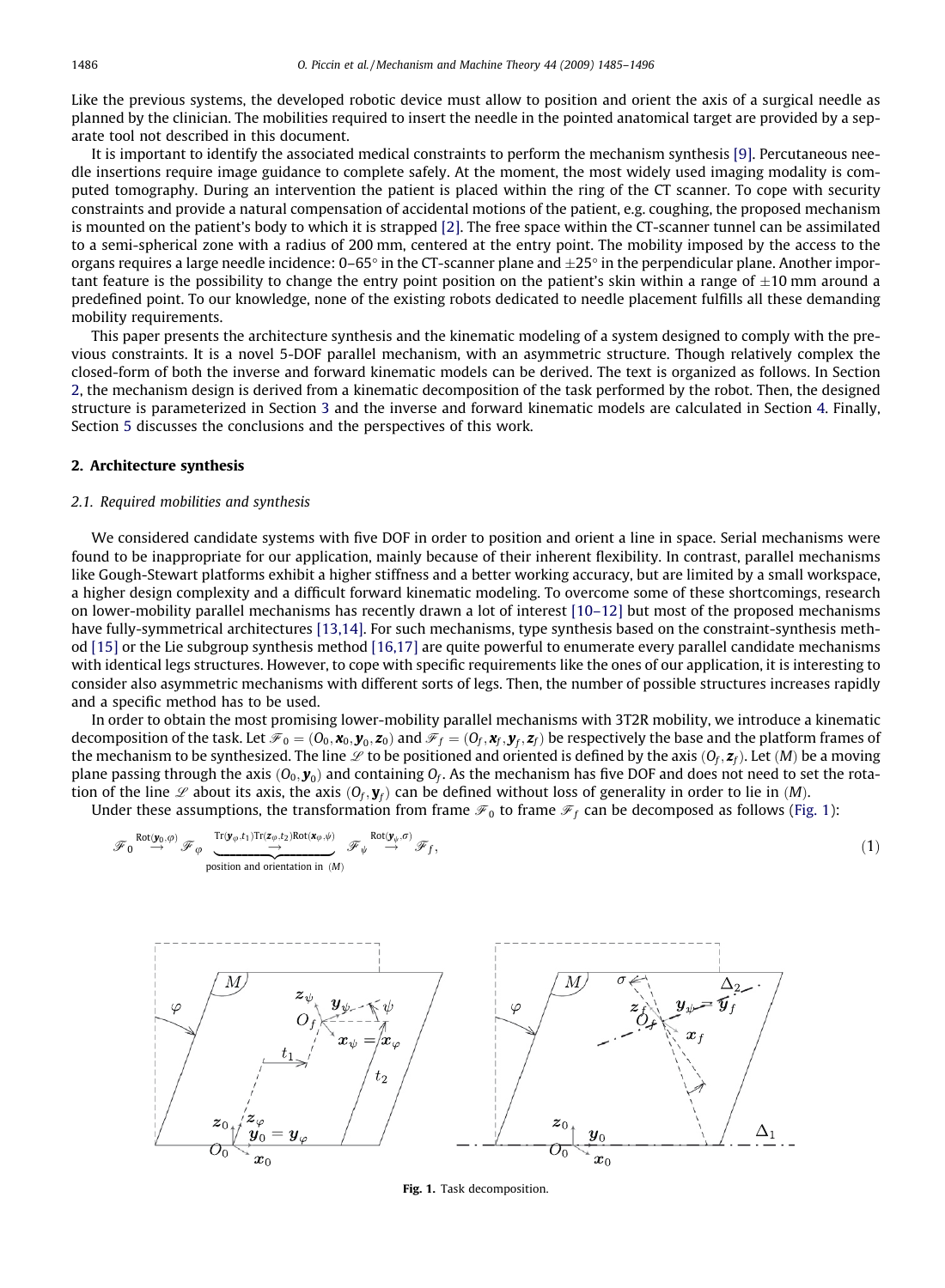<span id="page-2-0"></span>where Rot $(x, \theta)$  and Tr $(x, t)$  respectively represent an x-axis rotation of angle  $\theta$  and an x-axis translation of magnitude t. The reference frames  $\mathcal{F}_{\varphi}$  and  $\mathcal{F}_{\psi}$  are such that  $\mathcal{F}_{\varphi} = (O_{\varphi}, \mathbf{x}_{\varphi}, \mathbf{y}_{\varphi}, \mathbf{z}_{\varphi})$  and  $\mathcal{F}_{\psi} = (O_{\psi}, \mathbf{x}_{\psi}, \mathbf{y}_{\psi}, \mathbf{z}_{\psi})$  with  $O_{\varphi} = O_{0}$ ,  $O_{\psi} = O_{f}$ ,  $\mathbf{y}_{0} = \mathbf{y}_{\varphi}$ ,  $\mathbf{x}_{\omega} = \mathbf{x}_{\psi}$  and  $\mathbf{y}_{\psi} = \mathbf{y}_{f}$ .

#### 2.2. Ideal form of solutions

From the presented decomposition scheme the desired mechanism can be obtained with a planar mechanism to orient and position a line (coordinates  $t_1$ ,  $t_2$  and  $\psi$ ) in conjunction with a spatial mechanism to swivel the planar linkage (angle  $\varphi$ ) and orient the line (angle  $\sigma$ ). The function of the planar mechanism is to set the coordinates  $t_1, t_2$  and  $\psi$ . The only planar 3-DOF mechanism with one independent loop is the 6-bar linkage [\[18\]](#page-11-0). The resulting kinematic chain is composed of six joints including possibly revolute or prismatic pairs. The moving platform can then be connected to the base with two RRR or RPR legs. The function of the spatial mechanism is then to set the remaining mobilities  $\varphi$  and  $\sigma$  that are obtained by adding the rotation axis  $\Delta_1$  and  $\Delta_2$  about  $\mathbf{y}_0$  and  $\mathbf{y}_f$ , as described in [Fig. 1](#page-1-0). In theory, a rotative actuation about these two axes would suffice, but in practice this solution is not satisfactory as it generates important loads on the actuators. It is particularly noticeable for the motor attached to  $\Delta_1$ , when an effort applied along the line is out of the plane (M). Instead, it is proposed to set the remaining mobilities  $\varphi$  and  $\psi$  with a third kinematic chain. The ideal architecture is presented in Fig. 2 using revolute and prismatic pairs. Notice that for modeling simplicity the joints connecting the two legs of the planar mechanism should intersect as well as the joints connecting the three legs to the platform. The architecture solution is shown with two UPU legs constituting the moving planar mechanism and a third SPU leg. This form of solution can be seen as ideal since there exists particular geometric conditions such as intersecting axes which lead to some simplifications in the kinematic models.

The mobility analysis of the third leg is presented hereafter. When the three parameters  $t_1, t_2$  and  $\psi$  are set by the planar mechanism, the platform is connected to the ground by a first kinematic bond of mobility  $m_1 = 2$  corresponding to the rotations about  $\Delta_1$  and  $\Delta_2$  and by a second kinematic bond relative to the third leg with a mobility  $m_2 = 6$  that can be calculated with the Grübler's formula:  $m = 6(n - j) + m_1 + m_2$  where  $m = 2$ ,  $n = 1$  and  $j = 2$  represent the platform mobility, the number of moving links and kinematic bonds. It should be noted that the third leg is positioned some distance away from the plane  $(0_0, x_0, z_0)$  which corresponds approximately to the CT image plane. Would the third leg be symmetrically attached to the base and the platform, the ideal form of architecture solution would be a 3-UPU mechanism with a U joint replacing the spherical joint of the third leg. The reason for this asymmetric arrangement of the third leg is mainly to avoid the presence of metal parts or electric devices in the CT plane and thus limit image artefacts.

According to the previous synthesis, we consider a 3T2R 5-DOF mechanism that allows: (1) to position a point  $O_f$  of a line whose axis is along vector  $z_f$ ; (2) to orient this line by two successive rotations parameterized by two angles  $\alpha$  and  $\beta$  such that

$$
\mathscr{F}_0 \xrightarrow{\mathrm{Rot}(x_0, \alpha)} \mathscr{F}_{\alpha} \xrightarrow{\mathrm{Rot}(y_0, \beta)} \mathscr{F}_f. \tag{2}
$$

However, as explained in the next paragraph, practical conditions for intersecting axis and the use of prismatic joints were not met on the fabricated prototype leading to an alternative architecture.



Fig. 2. Ideal form of architecture solution presented with 2-UPU and 1-SPU legs.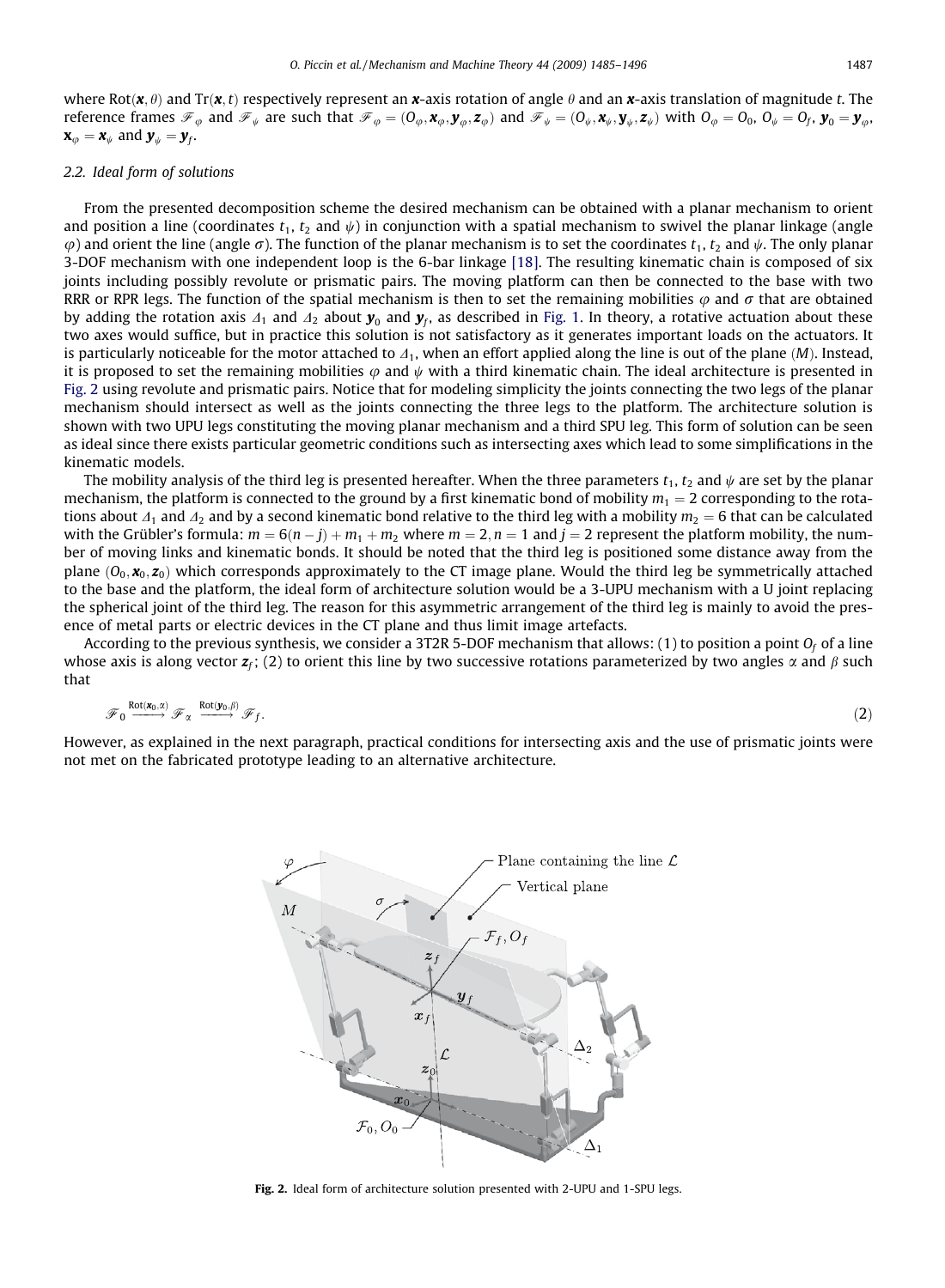## 2.3. Proposed solution and fabricated prototype

From a kinematic viewpoint the most demanding specification for the mechanism is the needle angulation of  $0-65^\circ$  in the CT-scanner plane and  $\pm 25^\circ$  in the perpendicular plane. The choice of actuators is central on the final architecture selection to provide a mechanism with reduced self-collisions and the required motion ranges. As linear actuators could not be integrated into the fabricated prototype due to their too large length in retracted position, specific actuation units were developed using rotary piezoelectric motors and so the prismatic joints of the UPU and SPU legs were replaced by revolute joints. Another concern relates to the selection of the actuated joints on the mechanism. There are at most 20 possibilities to locate the three actuators for the planar 6-bar linkage. However, placing motors on the two joints connected to the base link is impractical because the base link is attached to the patient and the motors would collide when the plane defined by the linkage swivel about a base line. Consequently, the remaining interesting possibilities for actuation are:  $S_1$ : RRRRRR,  $S_2$ : RRRRRR,  $S_3$ : RRRRRR and  $S_4$ : RRRRRR. Among these closely resembling arrangements, the solution  $S_2$  with two actuators on the first RRR chain and the last motor on the second chain has been selected. Concerning the third chain with a SRRR architecture, the actuated joints have been set to SRRR to locate the motors after the spherical joint. It should be noted that the proposed mechanism is overconstrained since it features a full cycle mobility  $m = 5$  while not satisfying the Grübler's general mobility criterion. The number h of overconstraints of a mechanism with n links and j kinematic parameters is  $h = m + 6q - j$  where q denotes the number of independent kinematic loops that can be calculated as  $q = j - n + 1$  [\[18\].](#page-11-0) With the proposed mechanism we have  $h = 1$  overconstraint coming from the first two 5R legs. For the prototype construction, this overconstraint has not been eliminated since it improves the global rigidity of the planar mechanism.

To limit self-collisions and allow actuators integration the axes of the revolute joints of the U pairs were offset as shown in Fig. 3a. Notice that having floating motors on the mechanism is not really a problem since the application only requires slow motions. The proposed parallel mechanism is finally composed of 16 revolute joints, five of which are actuated as indicated in Fig. 3a. With the proposed structure, the angles  $\alpha$  and  $\beta$  respectively vary in the ranges 0–65° and  $\pm$ 25°, which is quite remarkable for a parallel robot. Fig. 3b shows the fabricated prototype of the mechanism in the CT-scanner ring with a needle guide mounted on the platform during an experimental evaluation of the system [\[2\]](#page-11-0). The geometric parameters of the constructed system are presented in the next section and the corresponding dimensions are provided in [Table A.2](#page-10-0).

## 3. System description

The following notational conventions will be used:

- the coordinates of a vector **AB**, expressed in  $\mathscr{F}_i$  are denoted as <sup>i</sup>AB. Its components are <sup>i</sup>AB<sub>|×|</sub>, <sup>i</sup>AB<sub>|×|</sub>, <sup>i</sup>AB<sub>|×|</sub>, <sup>i</sup>AB<sub>|×|</sub>, <sup>i</sup>AB<sub>|×|</sub>, <sup>i</sup>AB<sub>|×|</sub>, <sup>i</sup>AB<sub>|×|</sub> ean norm is  $\|AB\|$ .
- $-c_i, s_i, t_i, c_{i,j}$  and  $s_{i,j}$  are abbreviations for  $\cos\theta_i$ ,  $\sin\theta_i$ ,  $\tan\frac{\theta_i}{2}$ ,  $\cos(\theta_i + \theta_j)$  and  $\sin(\theta_i + \theta_j)$  for any  $i, j \in \mathbb{N}$ .
- $\sim \mathcal{J}_i$  refers to the joint coupling the  $(i-1)$ th link to the *i*th link. There are only revolute joints in the proposed mechanism. Their rotation axis are oriented as indicated by the arrows in [Fig. 4](#page-4-0).
- $\theta_i$  denotes the angular parameter of the joint  $\mathcal{J}_i$ . Depending on whether the joint is passive or actuated, parameter  $\theta_i$  is respectively denoted by  $p_i$  or  $q_i$ .

A frame  $\mathcal{F}_i$  is attached to each link and the homogeneous transformation between frames  $\mathcal{F}_{i-1}$  and  $\mathcal{F}_i$  is denoted by  $^{i-1}T_i$ . The corresponding rotation matrix is denoted as  $^{i-1}R_i$ . The reference position is denoted by  $^{i-1}T_i(0)$  which corresponds to a simple configuration chosen for the successive links  $i - 1$  and i. In the following, it will be the initial fully extended config-uration (see [Fig. A.1\)](#page-10-0) and every angular parameter  $\theta_i$  will be measured with respect to its corresponding reference position



Fig. 3. Solid model and prototype of the mechanism in the CT-scanner ring.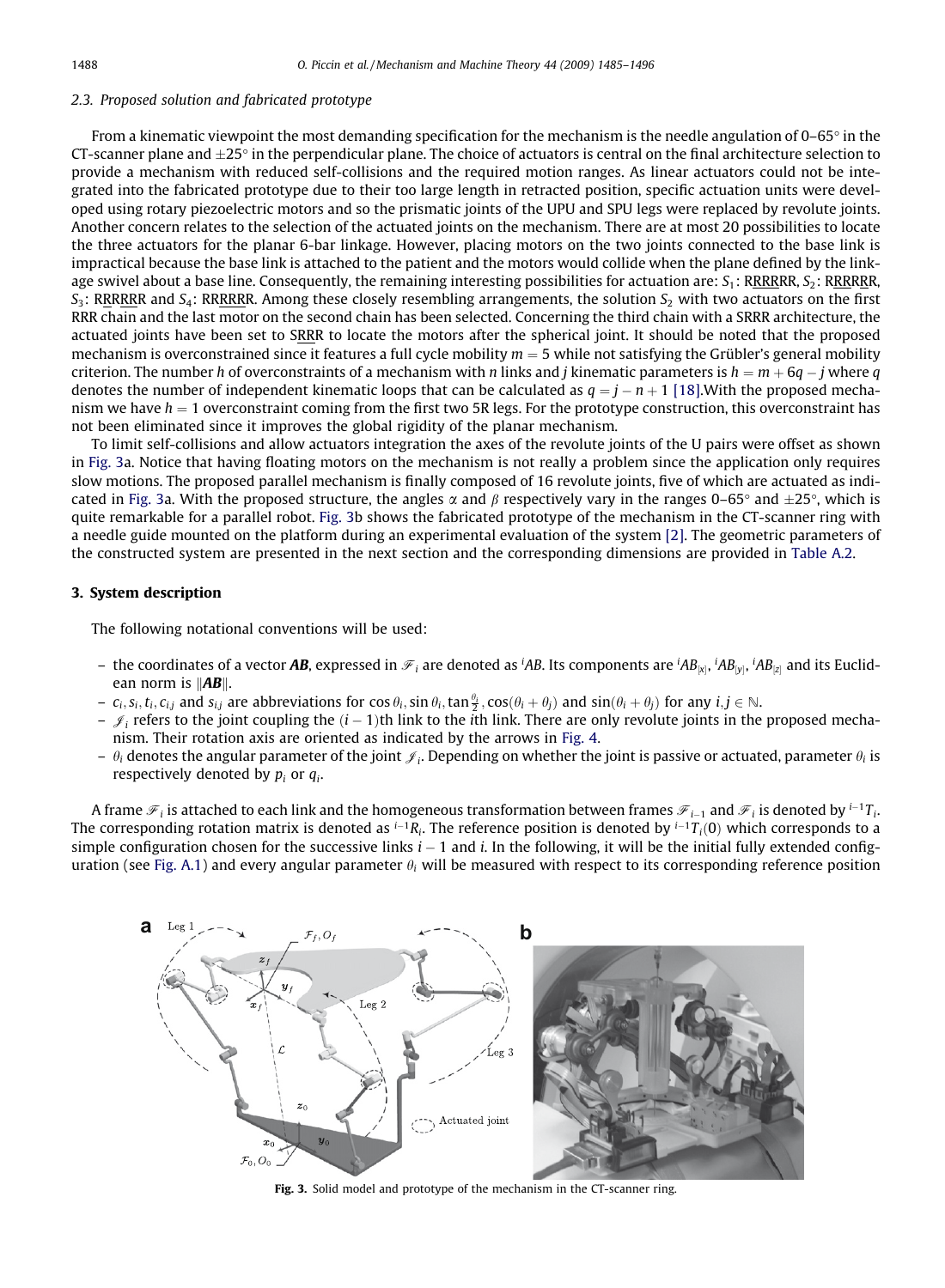O. Piccin et al. / Mechanism and Machine Theory 44 (2009) 1485–1496 1489

<span id="page-4-0"></span>

Fig. 4. Kinematic structure of the assembled mechanism.

 $i-1T_i(0)$ . The construction of homogeneous matrices is performed using the product of exponentials: the rigid transformation describing the pose of a frame  $\mathcal{F}_i$  relative to  $\mathcal{F}_{i-1}$  is

$$
{}^{i-1}T_i(\theta_i) = e^{\theta_i \hat{\mathbf{S}}_{j/i-1}i-1}T_i(\mathbf{0}),\tag{3}
$$

where  $\hat{\mathbf{s}}_{i,i-1}$  is the homogeneous matrix of the unit twist representing  $\mathcal{J}_i$  [\[19\].](#page-11-0) To simplify both the reference position definition and calculations, rotation matrices at initial configuration are set to identities in  $^{i-1}T_i(0)$ .

The geometry of each leg, referred to as C1; C2 and C3, is precised in [Table A.1](#page-10-0). It should be noted that in the reference open-loop configuration of [Fig. A.1](#page-10-0), all the local frames are parallel to the base frame. Using relation (3) and the proposed parameterization, the homogeneous transformations of the serial kinematic chains C1; C2 and C3 can be evaluated. Upon loops closure (see Fig. 4), the chains C1 and C2 always stay in the  $(M)$ -plane defined by  $(0_1, z_1, y_f)$ . The base frame  $\mathcal{F}_0$ and the platform frame  $\mathcal{F}_f$  represented in this figure will be used in the next section for the position analysis of the chains C1 through C3.

#### 4. Kinematic modeling

The position and the orientation of the platform with respect to the base could be represented with the homogeneous matrix  ${}^{0}T_{f}$  or, with a minimal set of five parameters, using the position of  $O_{f}$  and the angles  $\alpha$  and  $\beta$  defined by Eq. [\(2\)](#page-2-0). For the following calculations, we introduce an alternative parameterization defined by the position of  $O_f$  and the vector  $z_f$  normal to the platform. The components of  $z_f$  in  $\mathcal{F}_0$  can be obtained from the last column of the rotation matrix, i.e.  ${}^0\mathbf{z}_f = \begin{bmatrix} c\alpha s\beta & -s\alpha & c\alpha c\beta \end{bmatrix}^T.$ 

#### 4.1. Inverse kinematics

The inverse kinematics problem can be stated as finding  $[q_3 \quad q_4 \quad q_8 \quad q_{14} \quad q_{15}]^T$  such that, given the pose parameters  ${}^0O_0$ O<sub>f</sub> and  ${}^0Z_f$ 

$$
{}^{0}T_{f}\begin{bmatrix} f_{Z_{f}} \\ 0 \end{bmatrix} = \begin{bmatrix} {}^{0}\mathbf{z}_{f} \\ 0 \end{bmatrix}, \quad {}^{0}T_{f}\begin{bmatrix} {}^{f}\mathbf{0}_{0}\mathbf{0}_{f} \\ 0 \end{bmatrix} = \begin{bmatrix} {}^{0}\mathbf{0}_{0}\mathbf{0}_{f} \\ 0 \end{bmatrix}.
$$
 (4)

This problem is solved in three steps: calculation of (i) the parameters of C1 and C2 in the  $(M)$ -plane; (ii) the angle  $p_1$  (or  $p_6$ ) corresponding to the rotation about  $\Delta_1$ ; (iii) the parameters of C3.

4.1.1. Calculation of the sum  $\Sigma_{2,3,4} = p_2 + q_3 + q_4$ 

The chains C1 and C2 are connected to the base via two revolute joints whose axes are coincident with  $\Delta_1$ . Similarly, C1 and C2 are connected to the platform via two revolute joints whose axes are coincident with  $\Lambda_2$  and orthogonal to  $z_f$ . From this special arrangement of C1 and C2, it follows that  $p_1 = p_6$  and  $p_5 = p_{10}$ , and that

$$
\mathbf{y}_{5} \cdot \mathbf{z}_{f} = 0. \tag{5}
$$

Upon calculation of the projection of  $y_5$  and  $z_f$  in  $\mathcal{F}_1$ , we obtain the following equations<sup>1</sup>

$$
^{(5)}
$$

<sup>&</sup>lt;sup>1</sup> The homogeneous matrix <sup>0</sup>T<sub>f</sub> between the base and the platform, computed from the chain Ck, is written <sup>0</sup>T<sub>fGk</sub>.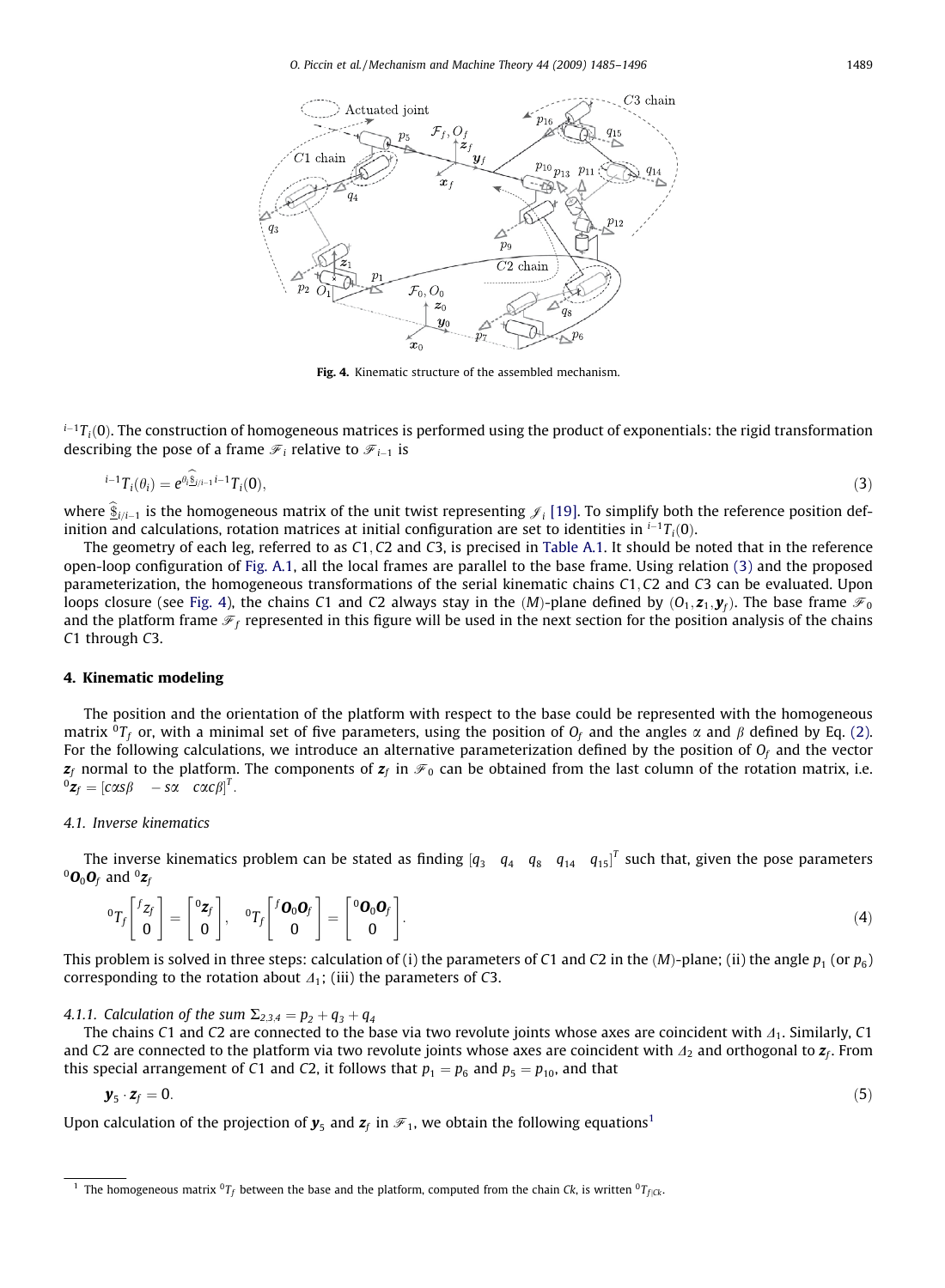$$
{}^{1}T_{2|C1} {}^{2}T_{3|C1} {}^{3}T_{4|C1} {}^{4}T_{5|C1} \begin{bmatrix} {}^{5}y_{5} \\ 0 \end{bmatrix} = \begin{bmatrix} 0 \\ c_{2,3,4} \\ s_{2,3,4} \\ 0 \end{bmatrix}, \quad {}^{1}T_{0|C1} \begin{bmatrix} {}^{0}z_{f} \\ 0 \end{bmatrix} = \begin{bmatrix} {}^{0}z_{f_{[x]}} c_{1} - {}^{0}z_{f_{[x]}} s_{1} \\ {}^{0}z_{f_{[y]}} \\ {}^{0}z_{f_{[x]}} s_{1} + {}^{0}z_{f_{[z]}} c_{1} \\ 0 \end{bmatrix}.
$$
 (6)

22

Eq. [\(5\)](#page-4-0) can then be written  ${}^0\mathsf{z}_{f_{[y]}}c_{2,3,4}+({}^0\mathsf{z}_{f_{[x]}}s_1+{}^0\mathsf{z}_{f_{[z]}}c_1)s_{2,3,4}=0,$  from which one can obtain

$$
\Sigma_{2,3,4} = p_2 + q_3 + q_4 = \arctan 2(-{}^{0}z_{f_{[y]}}, {}^{0}z_{f_{[x]}S_1} + {}^{0}z_{f_{[z]}C_1}),
$$
\n(7)

where arctan 2 is the two-argument arc tangent function defined in  $[-\pi,\pi]$ .

4.1.2. Calculation of the angles  $p_1, p_2, q_3$  and  $q_4$ 

Writing  $\mathbf{0}_1\mathbf{0}_f$  via the two different paths  $\mathcal{P}_1 = 0_1 \to 0_2 \to 0_3 \to 0_4 \to 0_5 \to 0_f$  and  $\mathcal{P}_2 = 0_1 \to 0_0 \to 0_f$  (see [Fig. A.1\)](#page-10-0) leads to

$$
\begin{aligned} \mathbf{O}_1 \mathbf{O}_f &= \mathbf{O}_0 \mathbf{O}_f - \mathbf{O}_0 \mathbf{O}_1, \\ a_2 \mathbf{z}_1 + a_3 \mathbf{z}_2 + a_4 \mathbf{z}_3 + a_5 \mathbf{z}_4 + a_6 \mathbf{y}_5 &= \mathbf{O}_0 \mathbf{O}_f + a_0 \mathbf{y}_0 - a_1 \mathbf{z}_0, \end{aligned} \tag{8}
$$

which can be projected in  $\mathcal{F}_1$ 

$$
\begin{bmatrix} \mathbf{10}_{1}\mathbf{0}_{f} \\ \mathbf{0} \end{bmatrix} = \mathbf{1}T_{2|C1}^{2}T_{3|C1}^{3}T_{4|C1}^{4}T_{5|C1}^{5}T_{f|C1} \begin{bmatrix} 0 \\ 1 \end{bmatrix} - \begin{bmatrix} 0 \\ 1 \end{bmatrix},
$$
\n
$$
\begin{bmatrix} 10 & 0 & 1 \end{bmatrix} \begin{bmatrix} 10 & 0 & 1 \end{bmatrix} \begin{bmatrix} 0 & 0 & 0 \end{bmatrix} = \begin{bmatrix} 0 & 0 & 0 \end{bmatrix} \begin{bmatrix} 0 & 0 & 0 \end{bmatrix} = \begin{bmatrix} 0 & 0 & 0 \end{bmatrix} = \begin{bmatrix} 0 & 0 & 0 \end{bmatrix} = \begin{bmatrix} 0 & 0 & 0 \end{bmatrix} = \begin{bmatrix} 0 & 0 & 0 \end{bmatrix} = \begin{bmatrix} 0 & 0 & 0 \end{bmatrix} = \begin{bmatrix} 0 & 0 & 0 \end{bmatrix} = \begin{bmatrix} 0 & 0 & 0 \end{bmatrix} = \begin{bmatrix} 0 & 0 & 0 \end{bmatrix} = \begin{bmatrix} 0 & 0 & 0 \end{bmatrix} = \begin{bmatrix} 0 & 0 & 0 \end{bmatrix} = \begin{bmatrix} 0 & 0 & 0 \end{bmatrix} = \begin{bmatrix} 0 & 0 & 0 \end{bmatrix} = \begin{bmatrix} 0 & 0 & 0 \end{bmatrix} = \begin{bmatrix} 0 & 0 & 0 \end{bmatrix} = \begin{bmatrix} 0 & 0 & 0 \end{bmatrix} = \begin{bmatrix} 0 & 0 & 0 \end{bmatrix} = \begin{bmatrix} 0 & 0 & 0 \end{bmatrix} = \begin{bmatrix} 0 & 0 & 0 \end{bmatrix} = \begin{bmatrix} 0 & 0 & 0 \end{bmatrix} = \begin{bmatrix} 0 & 0 & 0 \end{bmatrix} = \begin{bmatrix} 0 & 0 & 0 \end{bmatrix} = \begin{bmatrix} 0 & 0 & 0 \end{bmatrix} = \begin{bmatrix} 0 & 0 & 0 \end{bmatrix} = \begin{bmatrix} 0 & 0 & 0 \end{bmatrix} = \begin{bmatrix} 0 & 0 & 0 \end{bmatrix
$$

$$
\begin{bmatrix} \mathbf{1}\boldsymbol{0}_0\boldsymbol{0}_f \\ \mathbf{0} \end{bmatrix} - \begin{bmatrix} \mathbf{1}\boldsymbol{0}_0\boldsymbol{0}_1 \\ \mathbf{0} \end{bmatrix} = \mathbf{1}T_{0|C1} \begin{bmatrix} \mathbf{0}\boldsymbol{0}_0\boldsymbol{0}_f - \mathbf{0}\boldsymbol{0}_0\boldsymbol{0}_1 \\ \mathbf{0} \end{bmatrix}.
$$
 (10)

The resulting system of equations is then written as

$$
\mathbf{0} = {}^{0}\mathbf{O}_{0}\mathbf{O}_{f_{\left[X\right]}C_1} - \left({}^{0}\mathbf{O}_{0}\mathbf{O}_{f_{\left[Z\right]}} - a_1\right)s_1,\tag{11}
$$

$$
-a_3s_2-a_4s_{2,3}-a_5s_{2,3,4}+a_6c_{2,3,4}=0\mathbf{0}_0\mathbf{0}_{f_{[y]}}+a_0,
$$
\n(12)

$$
a_2 + a_3c_2 + a_4c_{2,3} + a_5c_{2,3,4} + a_6s_{2,3,4} = {}^0\mathbf{O}_0\mathbf{O}_{f_{[x]}S_1} + \left({}^0\mathbf{O}_0\mathbf{O}_{f_{[z]}} - a_1\right)c_1.
$$
\n(13)

The angle  $p_1$  that fully describes the rotation of the  $(M)$ -plane about  $\Lambda_1$  can be computed from Eq. (11). From the position of  $O_f$  in  $\mathcal{F}_0$ , we obtain

$$
p_1 = \arctan 2\left({}^0\mathbf{O}_0\mathbf{O}_{f_{[x]}}, {}^0\mathbf{O}_0\mathbf{O}_{f_{[z]}} - a_1\right).
$$
 (14)

To simplify further calculations, Eqs. (12) and (13) can be written as

$$
-a_3s_2 - a_4s_{2,3} = \mu_1, \tag{15}
$$
  

$$
a_3c_2 + a_4c_{2,3} = \nu_1, \tag{16}
$$

where  $\mu_1$  and  $v_1$  can be easily obtained from the previously computed terms. Then  $a_3^2+a_4^2+2a_3a_4c_3=\mu_1^2+v_1^2$  from which the solution for  $q_3$  is

$$
q_3 = \pm \arccos\left(\frac{\mu_1^2 + \nu_1^2 - a_3^2 - a_4^2}{2a_3a_4}\right). \tag{17}
$$

The preferred solution is chosen in order to have a larger available free space under the platform. In this case, we have  $q_3 > 0$ .

To calculate  $p_2$  when  $q_3$  is known, Eqs. (15) and (16) can be converted into a linear system with respect to  $s_2$  and  $c_2$  which results in

$$
s_2 = -\frac{(a_3 + a_4c_3)\mu_1 + a_4s_3\nu_1}{a_3^2 + a_4^2 + 2a_3a_4c_3}, \quad c_2 = -\frac{a_4s_3\mu_1 - (a_3 + a_4c_3)\nu_1}{a_3^2 + a_4^2 + 2a_3a_4c_3}.
$$
\n(18)

The denominators are equal and positive and so  $p_2$  can be determined as

$$
p_2 = \arctan 2(-(a_3 + a_4c_3)\mu_1 - a_4s_3\nu_1, -a_4s_3\mu_1 + (a_3 + a_4c_3)\nu_1).
$$
\n(19)

Finally, the solution for  $q_4$  can be computed as

$$
q_4 = \Sigma_{2,3,4} - p_2 - q_3. \tag{20}
$$

4.1.3. Calculation of the angles  $p_7$ ,  $q_8$  and  $p_9$ 

Due to the symmetric architecture of the 6-bar mechanism, the angles  $p_7, q_8$  and  $p_9$  of the chain C2 can be obtained analogously

<span id="page-5-0"></span>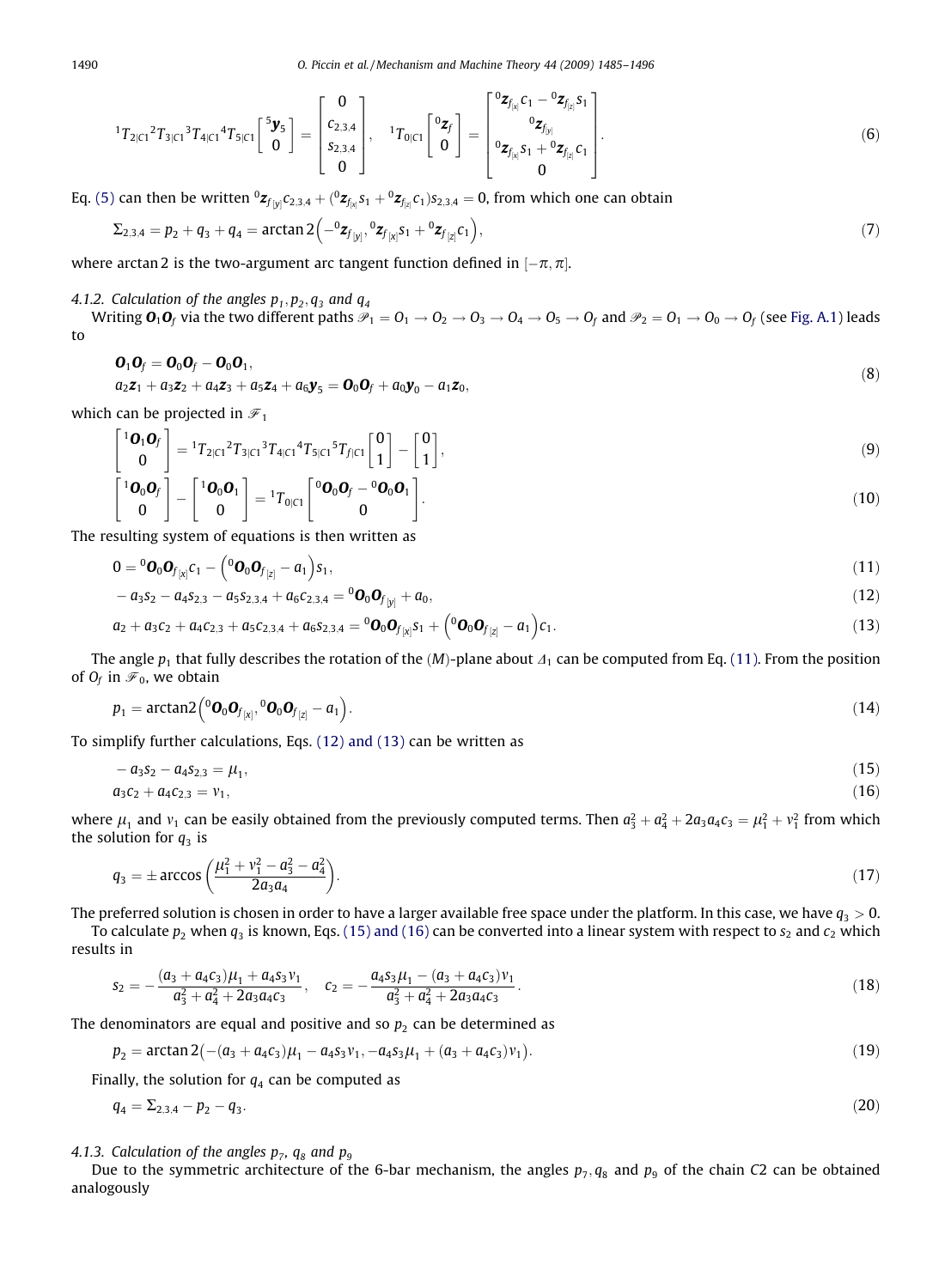$$
p_7 = \arctan 2(-(a_3 + a_4c_8)\mu_2 - a_4s_8\nu_2, -a_4s_8\mu_2 + (a_3 + a_4c_8)\nu_2),
$$
  
\n
$$
q_8 = \pm \arccos \left(\frac{\mu_2^2 + \nu_2^2 - a_3^2 - a_4^2}{2a_3a_4}\right),
$$
  
\n
$$
p_9 = \arctan 2(-\frac{a_3}{\mu_1})^0 z_{f_{[x]}} s_1 + \frac{a_3}{\mu_2} c_1 - p_7 - q_8.
$$

#### 4.1.4. Angle between the platform and the  $(M)$ -plane

The last unknown for C1 and C2 is  $p_5 = p_{10}$ . Using the projection of  $z_f$  in  $\mathcal{F}_1$  and the forward kinematics of the chain C1 or C2, it comes that

$$
{}^{0}Z_{f_{[x]}}C_{1} - {}^{0}Z_{f_{[z]}}S_{1} = S_{5},
$$
\n
$$
{}^{0}Z_{f_{[y]}} = -S_{2,3,4}C_{5},
$$
\n
$$
(21)
$$
\n
$$
{}^{0}Z_{f_{[y]}} = -S_{2,3,4}C_{5},
$$
\n
$$
(22)
$$

$$
{}^{0}\mathbf{z}_{f_{[x]}}s_1 + {}^{0}\mathbf{z}_{f_{[z]}}c_1 = c_{2,3,4}c_5. \tag{23}
$$

Upon combining Eqs. (21)–(23), the expression of  $p_5$  is written as

$$
p_5 = \arctan 2\left({}^{0}z_{f_{[x]}c_1} - {}^{0}z_{f_{[z]}s_1}, {}^{0}z_{f_{[x]}s_1c_{2,3,4}} - {}^{0}z_{f_{[y]}s_{2,3,4}} + {}^{0}z_{f_{[z]}c_1c_{2,3,4}}\right).
$$
\n(24)

#### 4.1.5. Study of C3

The last parameters to be calculated are those of the chain C3, namely  $p_{11}, p_{12}, p_{13}, q_{14}, q_{15}$  and  $p_{16}$ . Starting from the platform, the arrangement of the first four links of the chain C3 is similar to those of the chains C1 or C2. The resolution for  $q_{14}$ ,  $q_{15}$  and  $p_{16}$  can be performed analogously using a loop closure equation written from  $O_{16}$  to  $O_{11}$  via the chain C3 and the platform origin  $O_f$ . This equation is written  $O_{16}O_{11} = O_{16}O_f + O_0O_{11} - O_0O_f$ . The left-hand side of the previous equation can be calculated using C3 via the path  $\mathcal{P}_3 = O_{16} \rightarrow O_{15} \rightarrow O_{14} \rightarrow O_{11}$  whereas its right-hand side corresponds to the path  $\mathcal{P}_4 = O_{16} \to O_f \to O_0 \to O_{11}$ , calculated using the known pose parameters. Upon performing the calculation of  $O_{16}O_{11}$  in  $\mathcal{F}_{16}$  via  $\mathcal{P}_3$  and  $\mathcal{P}_4$  it comes that

$$
{}^{16}\mathbf{O}_{16}\mathbf{O}_{11|\mathscr{P}_3} = \begin{bmatrix} b_{3} s_{14,15} + b_{4} s_{15} \\ -s_{16} (b_{3} c_{14,15} + b_{4} c_{15} + b_{5}) \\ -c_{16} (b_{3} c_{14,15} + b_{4} c_{15} + b_{5}) \end{bmatrix},
$$
\n
$$
{}^{16}\mathbf{O}_{16}\mathbf{O}_{11|\mathscr{P}_3} = \begin{bmatrix} {}^{16}\mathbf{O}_{16} \mathbf{O}_{11[\mathscr{X}]} \\ {}^{16}\mathbf{O}_{16} \mathbf{O}_{11[\mathscr{Y}]} \end{bmatrix} = \begin{bmatrix} -b_{0} c_{\beta} - b_{2} s_{\beta} + b_{6} \\ -b_{0} s_{2} s_{\beta} + b_{1} c_{2} + b_{2} s_{2} c_{\beta} - b_{7} \end{bmatrix}.
$$
\n(26)

$$
{}^{16}\mathbf{O}_{16}\mathbf{O}_{11|\mathscr{P}_4} = \begin{bmatrix} {}^{16}\mathbf{O}_{16}\mathbf{O}_{11[y]} \\ {}^{16}\mathbf{O}_{16}\mathbf{O}_{11[z]} \end{bmatrix} = \begin{bmatrix} -b_0s_x s_{\beta} + b_1c_x + b_2s_x c_{\beta} - b_7 \\ -b_0c_x s_{\beta} - b_1s_x + b_2c_x c_{\beta} - b_7 \end{bmatrix}.
$$
(26)

A singularity appears when the term  $b_3c_{14,15} + b_4c_{15} + b_5$  vanishes. This situation occurs when the line passing through  $O_{11}$ and  $O_{16}$  becomes orthogonal to the line passing through  $O_{15}$  and  $O_{16}$ , i.e. when  $O_{16}O_{11} \cdot z_{15} = 0$ . In this particular configuration, the robot gains an idle DOF corresponding to a free rotation of the chain C3 about the line passing through  $O_{11}$  and  $O_{16}$ . When  $b_3c_{14,15} + b_4c_{15} + b_5 \neq 0$ ,  $p_{16}$  can be calculated as

$$
p_{16} = \arctan 2(-^{16}\mathbf{O}_{16}\mathbf{O}_{11[y]}, -^{16}\mathbf{O}_{16}\mathbf{O}_{11[z]}).
$$
 (27)

Next, one can observe that vector  $\mathbf{O}_{16}\mathbf{O}_{11}$  is only parameterized by  $q_{14}$  and  $q_{15}$  and can be computed in  $\mathcal{F}_{15}$  either using the known components of  $\mathbf{O}_{16}\mathbf{O}_{11}$  in  $\mathcal{F}_{16}$  or via C3. The resulting relations are written as

$$
b_3s_{14,15} + b_4s_{15} = {}^{16}\mathbf{O}_{16}\mathbf{O}_{11[x]},
$$
\n(28)

$$
0 = {}^{16}O_{16}O_{11[y]}c_{16} - {}^{16}O_{16}O_{11[z]}s_{16}, \tag{29}
$$

$$
-b_3c_{14,15}-b_4c_{15}=^{16}\textbf{O}_{16}\textbf{O}_{11[y]}s_{16}+^{16}\textbf{O}_{16}\textbf{O}_{11[z]}c_{16}+b_5.
$$
\n(30)

These relations are analogous to Eqs. [\(11\)–\(13\)](#page-5-0) and can be solved similarly. The angles  $q_{14}$  and  $q_{15}$  are computed as

$$
q_{14} = \pm \arccos\left(\frac{\mu_3^2 + \nu_3^2 - b_3^2 - b_4^2}{2b_3b_4}\right),\tag{31}
$$

$$
q_{15} = \arctan 2((b_3c_{14} + b_4)\mu_3 + b_3v_3s_{14}, b_3\mu_3s_{14} - (b_3c_{14} + b_4)v_3).
$$
\n(32)

where  $\mu_3$  and  $\nu_3$  are respectively the right-hand side terms of Eqs. (28) and (30). The preferred solution for  $q_{14}$  is chosen positive so as to obtain a configuration leaving  $O_{14}$  on the right of the line passing through  $O_{11}$  and  $O_{15}$ . Finally, the spherical joint parameters identification is completed by the inspection of the terms of the matrix  ${}^{0}T_{13}$  evaluated via the paths  $\mathcal{P}_5 = \mathcal{O}_0 \rightarrow \mathcal{O}_f \rightarrow \mathcal{O}_{16} \rightarrow \mathcal{O}_{15} \rightarrow \mathcal{O}_{14} \rightarrow \mathcal{O}_{13}$  and  $\mathcal{P}_6 = \mathcal{O}_0 \rightarrow \mathcal{O}_{11} \rightarrow \mathcal{O}_{12} \rightarrow \mathcal{O}_{13}$ . The homogeneous matrix  ${}^0T_{13}$  calculated via  $\mathcal{P}_5$ is a function of already known parameters from C1 and C3. When calculated via  $\mathcal{P}_6$ ,  $^0T_{13}$  is a function of the unknown parameters  $p_{11}$ ,  $p_{12}$  and  $p_{13}$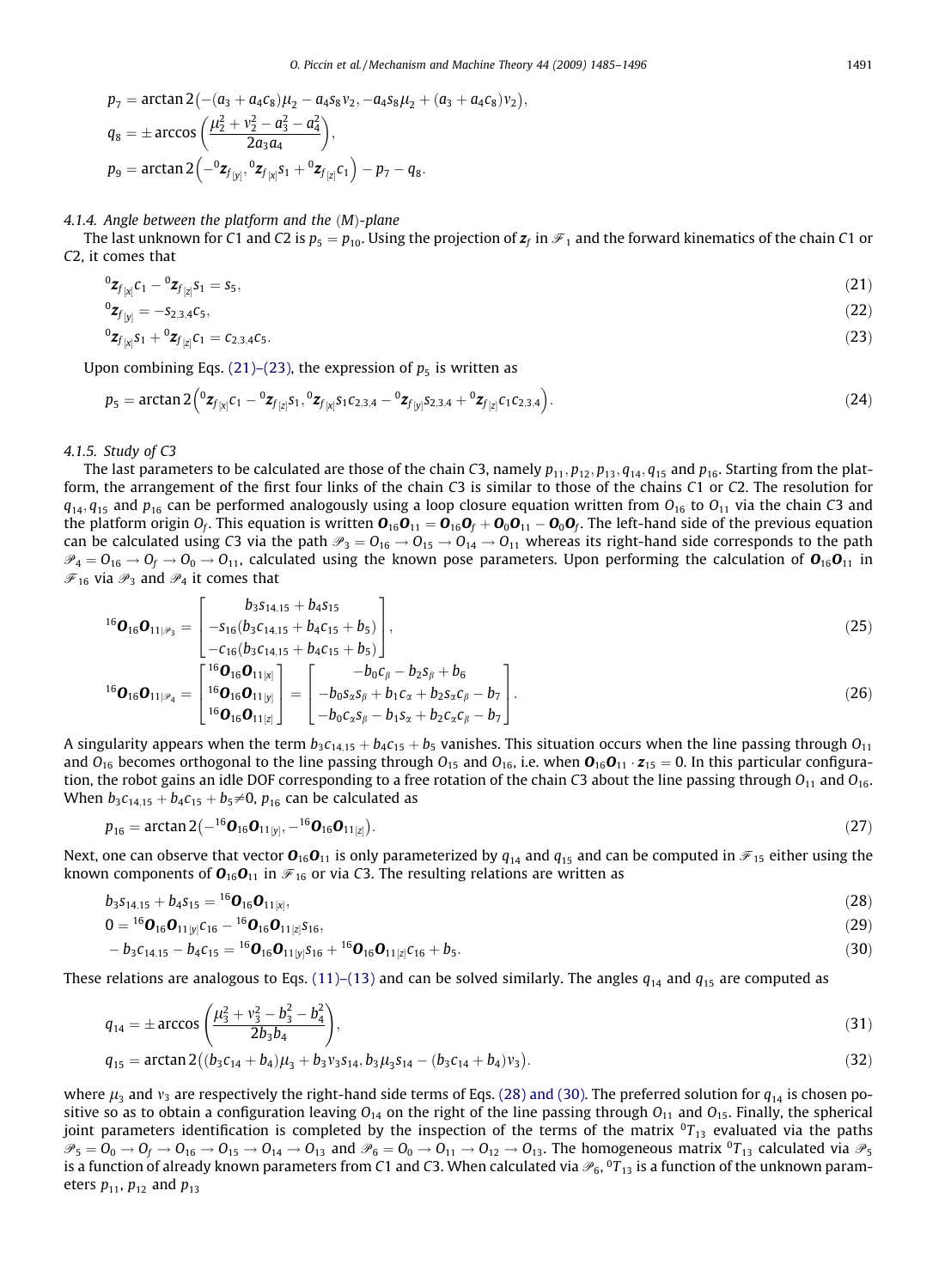$$
{}^{0}T_{13|\mathscr{P}_6} = \begin{bmatrix} c_{11}c_{12} & -s_{11}c_{13} + c_{11}s_{12}s_{13} & s_{11}s_{13} + c_{11}s_{12}c_{13} & -b_0 \ s_{11}c_{12} & c_{11}c_{13} + s_{11}s_{12}s_{13} & -c_{11}s_{13} + s_{11}s_{12}c_{13} & b_1 \ -s_{12} & c_{12}s_{13} & c_{12}c_{13} & b_2 \ 0 & 0 & 0 & 1 \end{bmatrix} . \tag{33}
$$

This homogeneous matrix corresponds to a ZYX-Euler angles convention whose parameters are

$$
p_{12} = \arctan 2\left(-{}^{0}T_{13[3,1]}, \sqrt{{}^{0}T_{13[3,2]}^{2} + {}^{0}T_{13[3,3]}^{2}}\right),
$$
  
\n
$$
p_{11} = \arctan 2\left({}^{0}T_{13[2,1]}, {}^{0}T_{13[1,1]}\right),
$$
  
\n
$$
p_{13} = \arctan 2\left({}^{0}T_{13[3,2]}, {}^{0}T_{13[3,3]}\right)
$$
\n(34)

provided that  $p_{12}\neq\pm\frac{\pi}{2}$ . If  $p_{12}=\pm\frac{\pi}{2}$  the solution of Eq. (34) degenerates and only the sum or the difference of  $p_{11}$  and  $p_{13}$  can be computed. One possible convention is then to choose  $p_{11} = 0$ , and a solution can be calculated  $p_{13} =$  $\arctan 2(^{0}T_{13[1,2]}, ^{0}T_{13[2,2]}).$ 

#### 4.2. System workspace analysis

First, the reachable workspace of a wire model of the robot has been built. It represents the set of locations of the reference point  $O_f$  that may be reached with at least one orientation of the platform [\[20\]](#page-11-0). The construction has been achieved with a discretization of the pose parameters using a regular grid with steps of 1 mm for the position and  $10^\circ$  for the orientation. As joints limits and interferences between links are not taken into account, it only illustrates the theoretical reachable workspace of the mechanism. Fig. 5 pictures the half reachable workspace. The whole workspace is approximately hemispherical as prescribed by the application. In the case of a needle insertion task, the points  $O_0$  and  $O_f$  can be seen respectively as the entry point on the patient's body and a grasping point on the instrument. Since the needle insertion is performed by an additional device mounted on its platform the distance between  $O_0$  and  $O_f$  remains constant and it is more important to determine the orientation workspace, defined as the set of the possible orientations of the robot about  $O_0$ . In Fig. 5 the orientation workspace of the robot is presented. It has been sampled over the ranges [0°, 65°] and  $\pm 25^\circ$  for the orientation angles as defined in paragraph 2.3. A 130 mm radius sphere is superimposed to show the average working height of the robot platform.

Because of the robot compactness, self-collisions between different parts of the robot may happen and it is of key importance to prevent them. The CAD model of the prototype together with the OPCODE collision engine [\[21\]](#page-11-0) have been used to generate the robot sampled configuration space and check that it is constituted by connected compact sets, though this is not formally proven by such a discrete construction. This result, which is dependent of the prototype building is presented in [\[2\]](#page-11-0).

## 4.3. Forward kinematics

The forward kinematics problem may be stated as finding all the possible pose parameters  $^0$ O<sub>0</sub>O<sub>f</sub> and  $^0$ <sub>Zf</sub> corresponding to the values of the actuated joints angles  $q_3$ ,  $q_4$ ,  $q_8$ ,  $q_{14}$  and  $q_{15}$ . It is well established that the forward kinematics of a parallel manipulator is generally a difficult problem with multiple solutions.



Fig. 5. (a) Reachable and (b) orientation workspace with the wire model.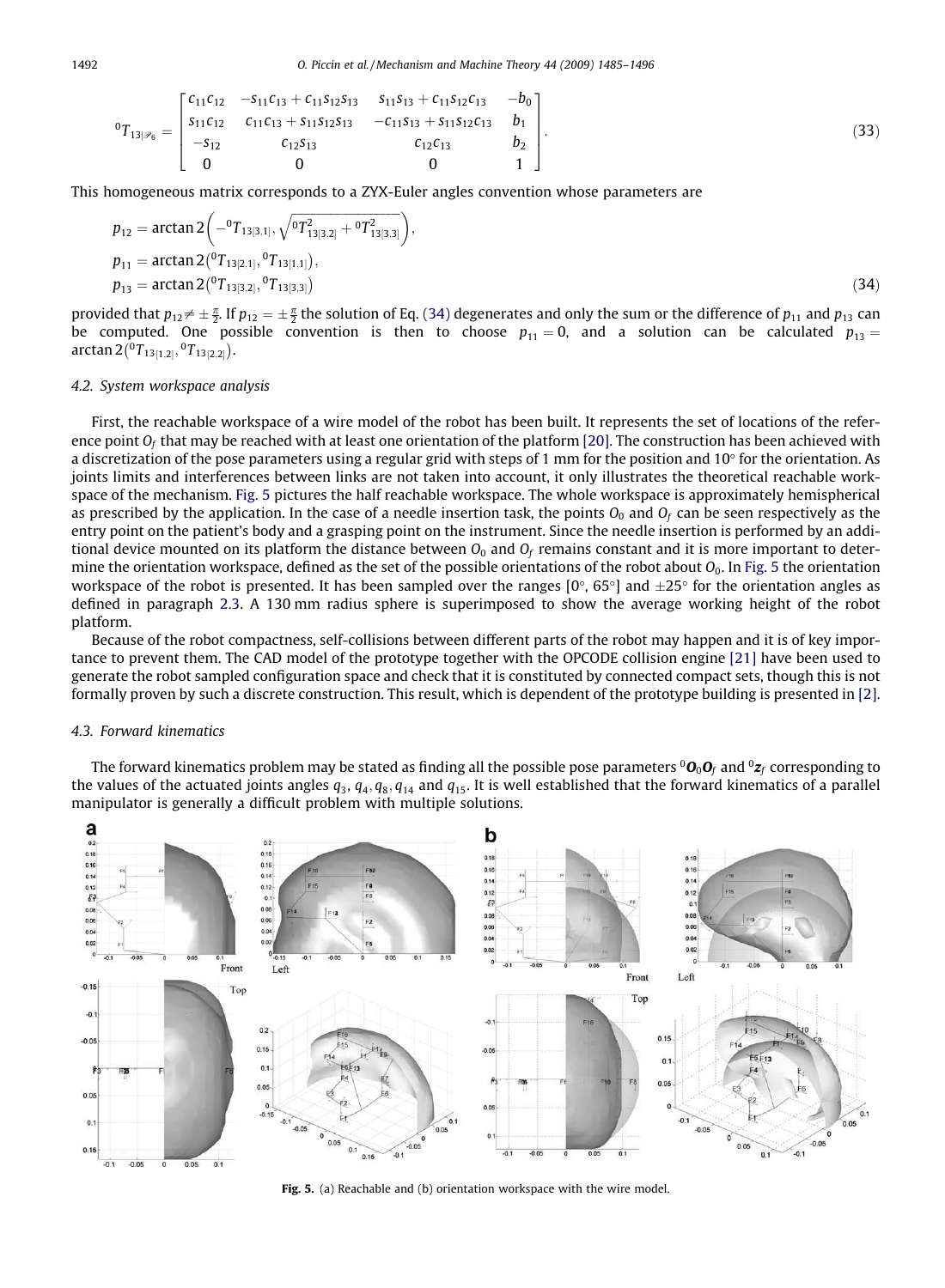## <span id="page-8-0"></span>4.3.1. Study of C1 and C2 in the (M)-plane

For the given values of the actuated joints angles  $q_3$ ,  $q_4$  and  $q_8$ , the objective is to compute the passive joint angles  $p_2$ ,  $p_7$ and  $p<sub>9</sub>$  of the planar mechanism constituted by C1 and C2. Suppose that the kinematic loop has virtually been opened at the joint  $\mathcal{J}_9$ . With the remaining passive joints, the curves generated by  $O_9$  in the full range of motion of the two sub-assemblies are two circles centered about  $O_2$  and  $O_7$ . The solution for the passive angles  $p_2$ ,  $p_7$  and  $p_9$  can be obtained by determining the intersection of these two circles. With the geometry of the problem in mind, algebraic solution can be developed accordingly. The projections of  $\mathbf{O}_2\mathbf{O}_9$  in  $\mathcal{F}_1$  computed via C1 and C2 are

$$
{}^{1}\mathbf{O}_{2}\mathbf{O}_{9|C1} = \begin{bmatrix} 0 \\ -a_{3}s_{2} - a_{4}s_{2,3} + 2a_{6}c_{2,3,4} \\ a_{3}c_{2} + a_{4}c_{2,3} + 2a_{6}s_{2,3,4} \end{bmatrix}, \quad {}^{1}\mathbf{O}_{2}\mathbf{O}_{9|C2} = \begin{bmatrix} 0 \\ 2a_{0} - a_{3}s_{7} - a_{4}s_{7,8} \\ a_{3}c_{7} + a_{4}c_{7,8} \end{bmatrix}.
$$
 (35)

Equating the squared norm of both expressions (see  $(A.2)$ ) leads to a transcendental equation of the form

$$
\mu_4 c_7 + v_4 s_7 + \gamma_4 = 0,\tag{36}
$$

which can be solved classically using  $t_7 = \tan \frac{p_7}{2}$ 

$$
t_7 = \frac{v_4 \pm \sqrt{\mu_4^2 + v_4^2 - \gamma_4^2}}{\mu_4 - \gamma_4}.
$$
\n(37)

Depending on the sign of  $\delta_4 = \mu_4^2 + \nu_4^2 - \gamma_4^2$ , there are three possible cases:

- (i) if  $\delta_4$  < 0, there is no solution to the forward kinematics (the radius of both circles are too small and thus the mechanism cannot be assembled);
- (ii) if  $\delta_4 = 0$ , there is a unique solution (the circles are tangent to each other) and  $O_9$  is on the line passing through  $O_2$  and  $O_7$ :
- (iii) if  $\delta_4 > 0$ , which is generally the case, both solutions are valid with the platform either above or beneath the line passing through  $O_2$  and  $O_7$ .

Hence, when  $\delta_4 \geq 0$ 

$$
p_7 = 2\arctan\left(\frac{v_4 \pm \sqrt{\delta_4}}{\mu_4 - \gamma_4}\right).
$$
\n(38)

In normal conditions, the platform should be above the line passing through  $O_2$  and  $O_7$ , which can be restated as  $\mathbf{O}_2\mathbf{O}_9 \cdot \mathbf{z}_1 > 0$ . Then, from Eq. (35) right,  $p_7$  should be chosen so that it verifies

$$
(a_3 + a_4c_8)c_7 - a_4s_8s_7 > 0. \tag{39}
$$

As a consequence, the mechanism has only one assembly mode that verifies the aforementioned condition.

When  $p_7$  is known Eq. (35) can be combined to form a system of linear equations in  $s_2$  and  $c_2$  that can be solved to determine

$$
p_2 = \arctan 2 \big( -(a_3 + a_4 c_3 + 2 a_6 s_{3,4} ) \mu_5 - (a_4 s_3 - 2 a_6 c_{3,4} ) v_5, -(a_4 s_3 - 2 a_6 c_{3,4} ) \mu_5 + (a_3 + a_4 c_3 + 2 a_6 s_{3,4} ) v_5 \big), \tag{40}
$$

where  $\mu_5 = 2a_0 - a_3s_7 - a_4s_{7,8}$  and  $v_5 = a_3c_7 + a_4c_{7,8}$ . Finally, the solution for  $q_9$  can be computed as

$$
p_9 = p_2 + q_3 + q_4 - p_7 - q_8. \tag{41}
$$

As expected, controlling the parameters  $q_3$ ,  $q_4$  and  $q_8$  constrains the first three DOF but  $p_1$  (or  $p_6$ ) and  $p_5$  (or  $p_{10}$ ) are still to be found.

#### 4.3.2. Loop closure with C3

Suppose that the mechanism formed by C1, C2 and C3 is opened at point  $O_{17}$ . The locus of  $O_{17}$  is a circle  $\mathscr{C}_1$  about  $\mathscr{J}_1$  with a fixed radius when the planar mechanism composed of C1 and C2 rotates about the passive joint  $\mathcal{J}_1$ . Besides, when  $q_{14}$  and  $q_{15}$  are fixed, the locus of  $O_{17}$  is a sphere  $\mathscr{S}_1$  centered on  $O_{11}$  with radius  $||O_{11}O_{17}||$ . The assembly modes correspond to the intersections between the sphere and the circle which are either two points or a single point (circle tangent to the sphere) or an empty set (radii too small). This geometric property of the mechanism can be formulated algebraically in writing that the squared norm of  $O_{11}O_{17}$  can be calculated via the chains C1 and C3 with the paths  $\mathscr{P}_7 = O_{11} \rightarrow O_0 \rightarrow O_1 \rightarrow$  $O_2 \rightarrow O_3 \rightarrow O_4 \rightarrow O_5 \rightarrow O_{17}$  and  $\mathscr{P}_8 = O_{11} \rightarrow O_{14} \rightarrow O_{15} \rightarrow O_{16} \rightarrow O_{17}$ 

$$
\|\mathbf{0}_{11}\mathbf{0}_{17|\mathscr{P}_7}\|^2 - \|\mathbf{0}_{11}\mathbf{0}_{17|\mathscr{P}_8}\|^2 = 0. \tag{42}
$$

The simplest forms of the components of  $O_{11}O_{17}$ <sub> $p_7$ </sub> and  $O_{11}O_{17}$ <sub> $p_8$ </sub> are respectively obtained with a projection in  $\mathcal{F}_0$  and  $\mathcal{F}_{13}$ . The development of Eq. (42) takes the form (see (A.2))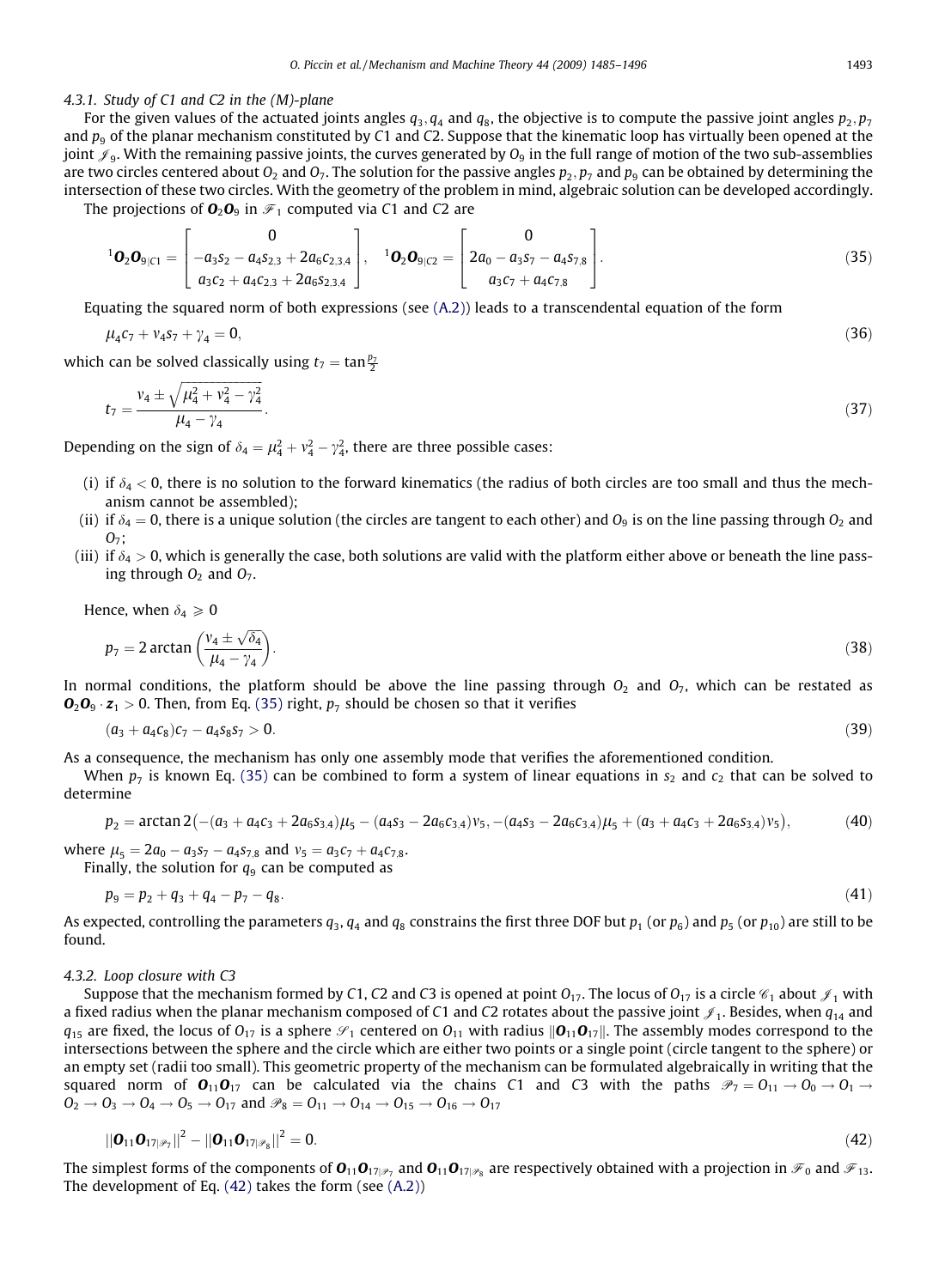$$
\mu_6c_1+\nu_6s_1+\gamma_6=0,
$$

which is solved for  $p_1$  in the same way as previously for  $p_7$ . When  $\delta_6=\mu_6^2+\nu_6^2-\gamma_6^2$  is positive, two real solutions for  $p_1$  can be calculated

$$
p_1 = 2\arctan\left(\frac{v_6 \pm \sqrt{\delta_6}}{\mu_6 - \gamma_6}\right). \tag{44}
$$

They correspond to assembly modes which are symmetric with respect to the plane passing through  $O_{11}$  and the axis of  $\mathcal{J}_1$ . In normal conditions, the platform should be above the aforementioned plane which can be formulated as  $(\mathbf{y}_1 \times \mathbf{0}_1 \mathbf{0}_{11})$  $\mathbf{0}_{11}\mathbf{0}_{17} \geq 0$  or, equivalently  $(\mathbf{y}_1 \times \mathbf{0}_1 \mathbf{0}_{11}) \cdot \mathbf{z}_1 \geq 0$  or  $-\mathbf{x}_1 \cdot \mathbf{0}_1 \mathbf{0}_{11} \geq 0$  which yields

$$
b_0c_1 + (b_2 - a_1)s_1 \ge 0. \tag{45}
$$

Thus,  $p_1$  should be chosen so that it verifies relation (45), resulting in one single assembly mode.

Once  $p_1$  is chosen, the platform orientation  $p_5$  still has to be identified. Now suppose that the mechanism is opened at point  $O_{16}$ . The locus of  $O_{16}$  is a circle  $\mathcal{C}_2$  about the axis of  $\mathcal{J}_5$ , with a fixed radius, when the platform rotates about the passive joint  $\mathcal{J}_5$ . Besides, when  $q_{14}$  and  $q_{15}$  are fixed, the locus of  $O_{16}$  is a sphere  $\mathcal{S}_2$  centered on  $O_{11}$  with radius  $\mathbf{O}_{11}\mathbf{O}_{16}\mathbf{I}$ . As a valid assembly mode existed for the mechanism with the previously chosen value of  $p_1$ , the intersection between the sphere  $\mathcal{S}_2$ and the circle  $\mathcal{C}_2$  is either a single point (circle tangent to the sphere) or two points. These last two solutions correspond to assembly modes of the robot which are symmetric with respect to the plane passing through  $O_{11}$  and the axis of  $\mathcal{J}_5$ . In the same way as for  $p_1$ , the geometric property of the mechanism yields an equation analogous to [\(42\)](#page-8-0) in which  $O_{17}$  is replaced by  $O_{16}$ . Its comes that

$$
\mu_7 c_5 + v_7 s_5 + \gamma_7 = 0, \tag{46}
$$

where  $\mu_7$ ,  $\nu_7$  and  $\gamma_7$  can be calculated from the already known parameters (see (A.2)), which is then solved for  $p_5$  to obtain

$$
p_5 = 2 \arctan\left(\frac{v_7 \pm \sqrt{\mu_7^2 + v_7^2 - \gamma_7^2}}{\mu_7 - \gamma_7}\right).
$$
\n(47)

These two solutions correspond to assembly modes of the robot which are symmetric with respect to the plane passing through  $O_{11}$  and the axis of  $\mathcal{J}_5$ . In normal conditions, the platform should be above the aforementioned plane. This condition can be formulated as  $(\mathbf{y}_5 \times \mathbf{O}_{11}\mathbf{O}_{17}) \cdot \mathbf{O}_{16}\mathbf{O}_{17} \ge 0$  or, equivalently  $(\mathbf{y}_5 \times \mathbf{O}_{11}\mathbf{O}_{17}) \cdot \mathbf{x}_5 \ge 0$  or  $\mathbf{z}_5 \cdot \mathbf{O}_{11}\mathbf{O}_{17} \ge 0$  which yields a relation of the form

$$
\mu_{8}c_{5}+\nu_{8}s_{5}\geqslant0,\tag{48}
$$

where  $\mu_8$  and  $v_8$  can be calculated from the already known terms. Hence,  $p_5$  should be chosen so that it verifies relation (48), resulting in one single assembly mode.

Finally, the total number of assembly modes is  $2^3 = 8$  solutions. but limitations such as mechanical stops or self-collisions eliminate some of them. The constraints corresponding to Eqs. [\(39\), \(45\) and \(48\)](#page-8-0) limit the choice to a unique assembly mode which complies with the practical limitations. At last, the pose parameters can be calculated as follows

$$
{}^{0}\mathbf{z}_{f} = \begin{bmatrix} c_{1}s_{5} + s_{1}c_{2,3,4}c_{5} \\ -s_{2,3,4}c_{5} \\ -s_{1}s_{5} + c_{1}c_{2,3,4}c_{5} \end{bmatrix}, \quad {}^{0}\mathbf{O}_{0}\mathbf{O}_{f} = \begin{bmatrix} (a_{2} + a_{3}c_{2} + a_{4}c_{2,3} + a_{5}c_{2,3,4} + a_{6}s_{2,3,4})s_{1} \\ -a_{0} - a_{3}s_{2} - a_{4}s_{2,3} - a_{5}s_{2,3,4} + a_{6}c_{2,3,4} \\ a_{1} + (a_{2} + a_{3}c_{2} + a_{4}c_{2,3} + a_{5}c_{2,3,4} + a_{6}s_{2,3,4})c_{1} \end{bmatrix}.
$$
\n
$$
(49)
$$

## 5. Conclusion

In this paper, a novel 5-DOF parallel system has been presented. It has been originally designed to cope with the constraints of body mounted robots for CT-guided interventions More generally, the proposed mechanical structure is suitable to achieve tasks which do not require self-rotation of the robot platform. The special asymmetric arrangement of the legs enables a wide range of evolution for the needle angulation. The system mobility has been obtained using only revolute joints and rotary actuators which simplifies the robot building. The closed-form inverse and forward kinematic models have been derived using a geometrical approach. Explicit conditions for assembly modes selection have also been presented. Ongoing tasks on this structure include the calculation of the system Jacobian matrix which opens perspectives in terms of analysis and control. From the differential model, the study of the system singularities will possibly be coped, for instance by considering interval analysis methods [\[22\]](#page-11-0), though at the moment it remains a largely open problem.

#### Acknowledgements

The authors wish to thank the Alsace Region and the CNRS-ROBEA program for the financial support of this research work, and Pr. Afshin Gangi for his medical expertise and for his constant enthusiasm.

<span id="page-9-0"></span>

$$
\left( 43\right)
$$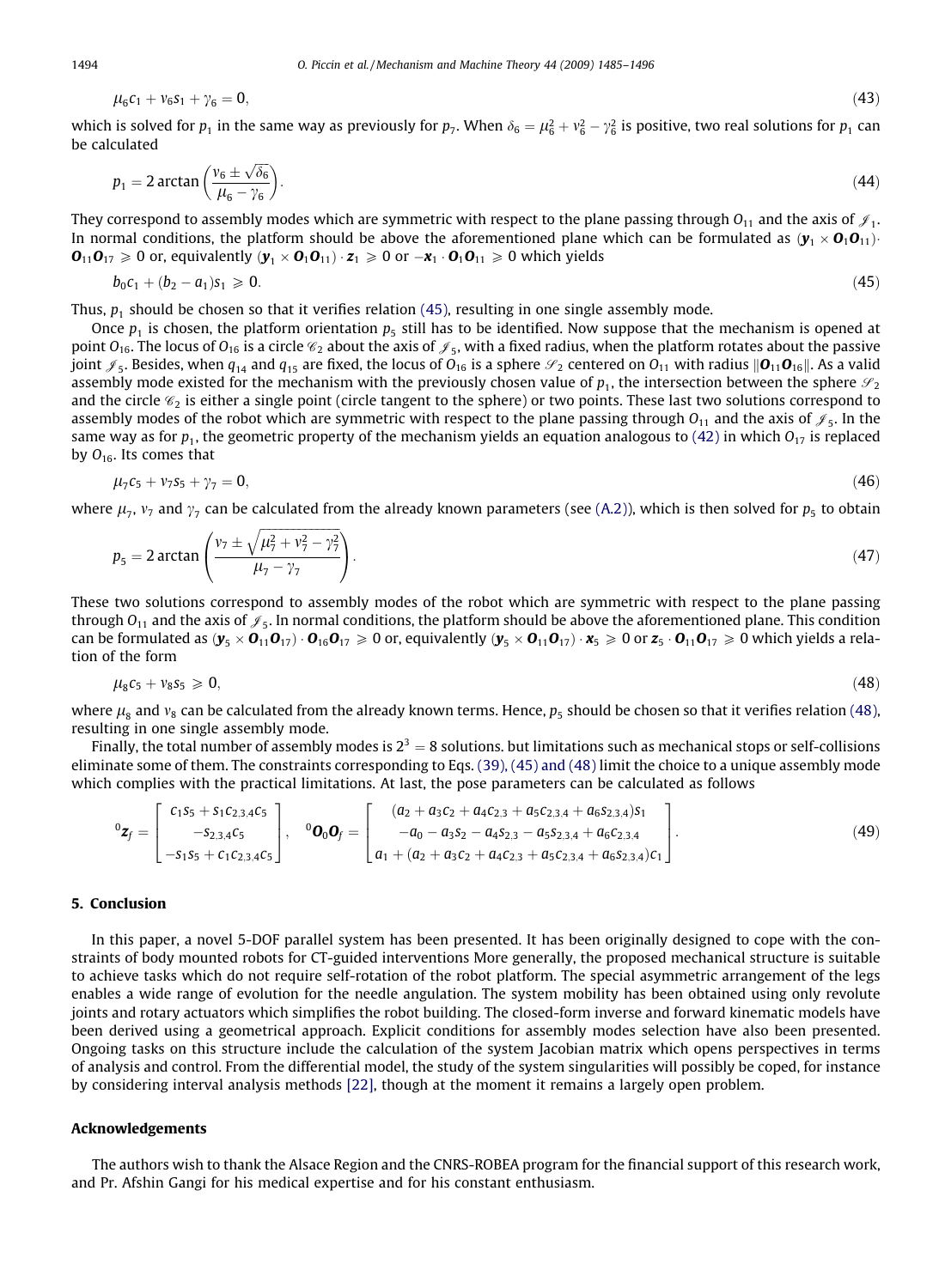# <span id="page-10-0"></span>Appendix A

A.1. Joints screw axis, reference frames and dimensional parameters

The last rows in Table A.1 indicate the location of the origin  $O_f$  of the platform frame  $\mathcal{F}_f$  with respect to the base frame  $\mathcal{F}_0$ .

### A.2. Intermediate calculation steps

To improve the text readability, some intermediate calculation steps are given hereafter. In paragraph 4.3.1 the developed version of Eq. [\(36\)](#page-8-0) gives  $\mu_4$ ,  $\nu_4$  and  $\gamma_4$ 

$$
4a_0^2 + a_3^2 + a_4^2 - 4a_0a_3s_7 - 4a_0a_4s_{7,8} + 2a_3a_4c_8 = a_3^2 + a_4^2 + 4a_6^2 + 2a_3a_4c_3 + 4a_3a_6s_{3,4} + 4a_4a_6s_4.
$$
 (A.1)

Table A.1 Screw axis for the chains  $C1/C2$  (up) and C3 (bottom) in the position of Fig. A.1.

| Frame                      | Position ${}^0O_0O_i$                | Axis                                                | Ang. Par.      | Frame              | Position ${}^0O_0O_i$                  | Axis        | Ang. Par. |
|----------------------------|--------------------------------------|-----------------------------------------------------|----------------|--------------------|----------------------------------------|-------------|-----------|
| $\overline{\mathcal{F}}_1$ | $[0 - a_0 a_1]^T$                    | $[0 1 0]^T$                                         | $p_1$          | $\mathscr{F}_6$    | $[0 \ a_0 \ a_1]^T$                    | $[0 1 0]^T$ | $p_6$     |
| $\mathcal{F}_2$            | $[0 - a_0 \sum_{j=1}^2 a_j]^T$       | $[1 0 0]^T$                                         | p <sub>2</sub> | $\mathscr{F}$ 7    | $[0 \ a_0 \sum_{j=1}^2 a_j]^T$         | $[1 0 0]^T$ | $p_7$     |
| $\overline{\mathcal{F}}_3$ | $[0 - a_0 \sum_{i=1}^3 a_i]^T$       | $[1 0 0]^T$                                         | $q_3$          | $\mathcal{F}_8$    | $[0 \ a_0 \ \sum_{j=1}^3 a_j]^T$       | $[1 0 0]^T$ | $q_8$     |
| $\mathcal{F}_4$            | $[0 - a_0 \sum_{j=1}^4 a_j]^T$       | $[1 0 0]^T$                                         | q <sub>4</sub> | $\mathscr{F}_9$    | $[0 \ a_0 \sum_{j=1}^4 a_j]^T$         | $[1 0 0]^T$ | $p_9$     |
| $\mathcal{F}_5$            | $[0 - a_0 \sum_{j=1}^{5} a_j]^T$     | $[0 1 0]^T$                                         | p <sub>5</sub> | $\mathcal{F}_{10}$ | $[0 \ a_0 \sum_{j=1}^5 a_j]^T$         | $[0 1 0]^T$ | $p_{10}$  |
| $\mathscr{F}_f$            | $[0 - a_0 + a_6 \sum_{j=1}^5 a_j]^T$ |                                                     |                | $\mathscr{F}_f$    | $[0 \ a_0 - a_6 \ \sum_{i=1}^5 a_i]^T$ |             |           |
| Frame                      |                                      | Position ${}^0O_0O_i$                               |                |                    | Axis                                   |             | Ang. Par. |
| $\mathcal{F}_{11}$         |                                      | $[-b_0 \; b_1 \; b_2]^T$                            |                |                    | $[0 0 1]^T$                            |             | $p_{11}$  |
| $\mathcal{F}_{12}$         |                                      | $[-b_0 \; b_1 \; b_2]^T$                            |                |                    | $[0 1 0]^T$                            |             | $p_{12}$  |
| $\mathscr{F}_{13}$         |                                      | $[-b_0 \; b_1 \; b_2]^T$                            |                |                    | $[1 0 0]^T$                            |             | $p_{13}$  |
| $\mathscr{F}_{14}$         |                                      | $[-b_0 \; b_1 \; \sum_{i=2}^3 b_i]^T$               |                |                    | $[0 1 0]^T$                            |             | $q_{14}$  |
| $\mathscr{F}_{15}$         |                                      | $[-b_0 \; b_1 \; \sum_{j=2}^4 b_j]^T$               |                |                    | $[0 1 0]^T$                            |             | $q_{15}$  |
| $\mathscr{F}_\textrm{16}$  |                                      | $[-b_0 \; b_1 \; \sum_{j=2}^5 b_j]^T$               |                |                    | $[1 0 0]^T$                            |             | $p_{16}$  |
| $\mathscr{F}_f$            |                                      | $[-b_0 + b_6 \; b_1 - b_7 \; \sum_{i=2}^{5} b_i]^T$ |                |                    |                                        |             |           |

#### Table A.2 Dimensional parameters values used for the constructed prototype.

| Parameter i |      |      | -    |      |      |      |       |      |
|-------------|------|------|------|------|------|------|-------|------|
| $a_i$ (mm)  | 73.8 | 7.0  | 40.0 | 67.0 | 55.0 | 28.0 | 70.0  | 40.0 |
| $b_i$ (mm)  | 67.6 | 40.0 | 63.0 | 75.0 | 60.0 | 28.0 | 104.0 |      |



Fig. A.1. Screw axis definition for chains C1, C2 and C3 sketched in reference position.